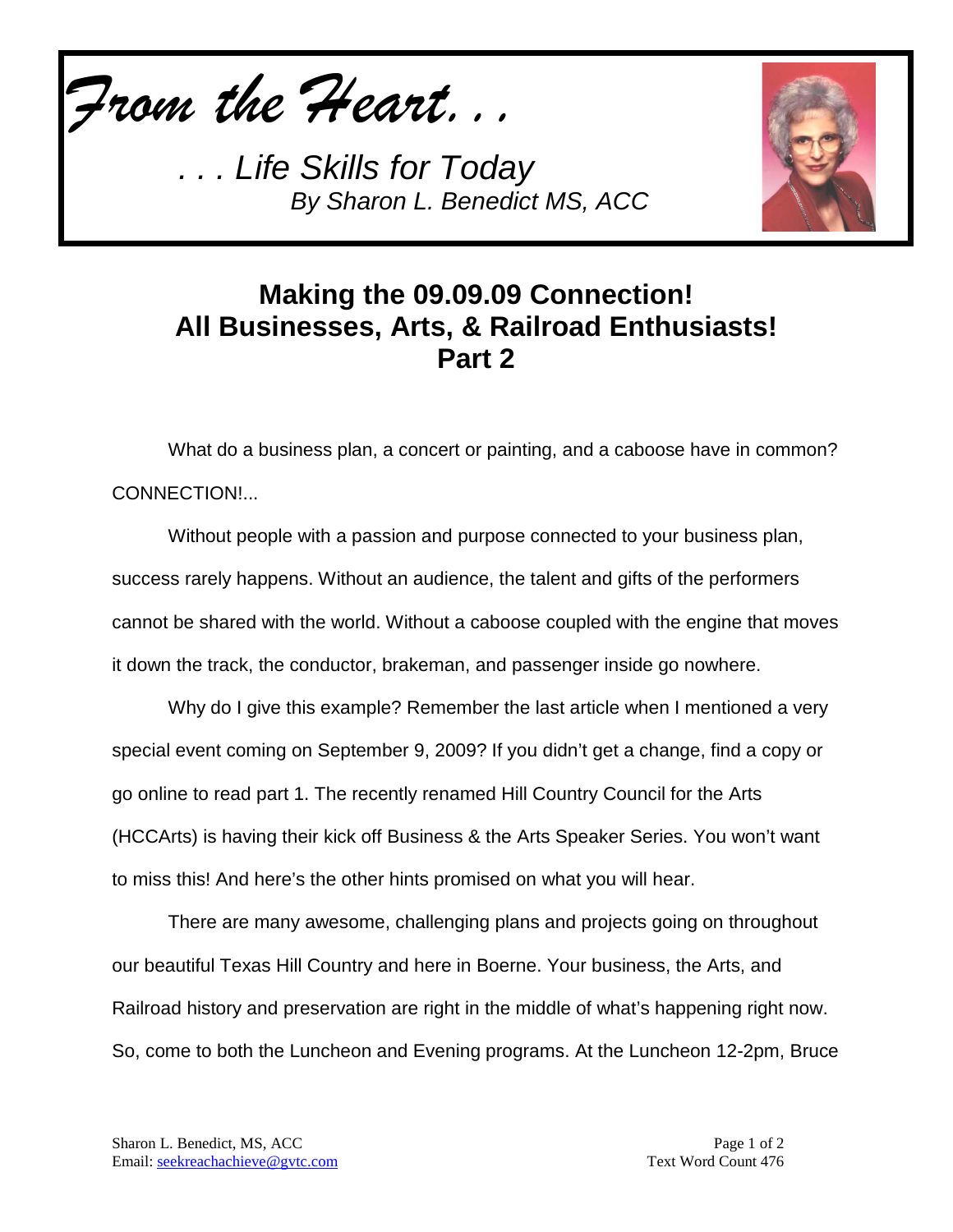Flohr, former CEO of Railtex, will make the connection between your business and the Arts.

In addition, get a glimpse of how our nation and Texas thrive today because of the Rails that painted the landscape throughout the countryside. And if you are one of those railroad enthusiasts, you can get connected with the newly formed Friends of the Old No. 9 [\(www.oldnumbenine.org\)](http://www.oldnumbenine.org/). You too can share in the rails to trails story and help preserve its history. The HCCArts has partnered with FON9 for their speaker series launch.

Then don't forget the evening reception (6-8pm) where you will meet Lynn Barnett, former President of Texans for the Arts, share her story on the revitalization of downtown Abilene and how the Arts were key players.

And if you want to see some great art by our Hill Country artists who love the railroad & the Arts, go by Bear Moon to gaze on the Rails through the eyes and heart of artisans. And if you are a friendly beer drinker, you might drop in at the Dodging Duck for a unique Railroad brew created just for this event and buy a commemorative mug!

Well, that's enough hinting on how our businesses, the arts, and railroad enthusiasts get connected! For more details and to buy your tickets now go to the Hill Country Council for the Arts website, [www.HCCArts.org.](http://www.hccarts.org/) See you soon. Come find out what they are up to lately in support of the Arts, artists, and your business.

--

Sharon L. Benedict, MS, ACC, is a certified life wellness coach-consultant, specializing in life skills, wellness, and creative arts development for individuals, businesses and organizations [\(www.harvestenterprises-sra.com\)](http://www.harvestenterprises-sra.com/).She welcomes your questions and comments and can be contacted at [seekreachachieve@gvtc.com.](mailto:seekreachachieve@gvtc.com)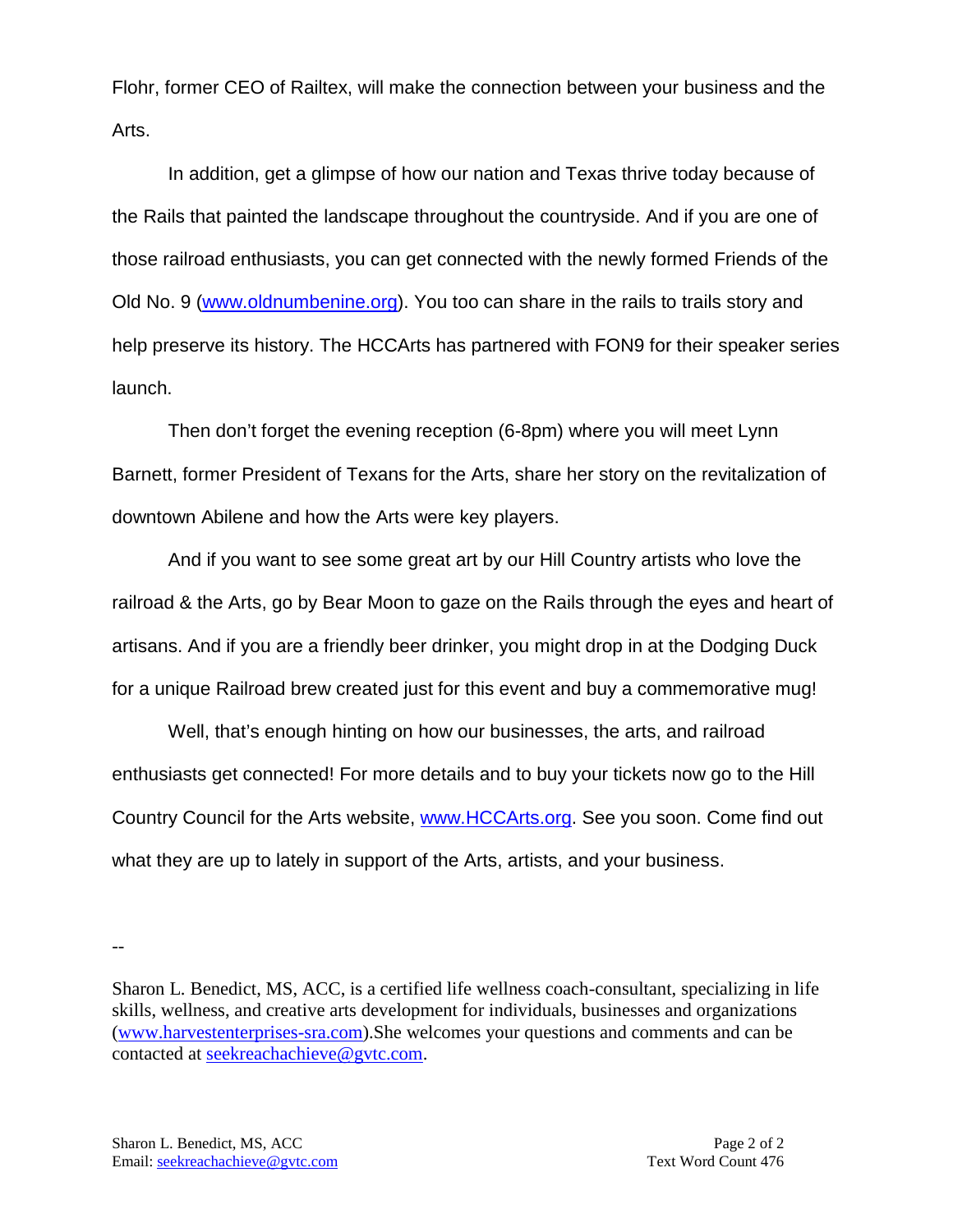*From the Heart...*



## **Your Child & 9-11**

For most of us, when we watch our children and grandchildren play in the backyard or at our neighborhood park, smiles of love and joy fill our hearts. Their playful antics on the swing, slide, and sand make each of us feel just a little younger than our years. It seems like all is right with the world at that moment.

Yet, as we have all experienced, not all things are right with the world around us. September 11, 2001 proved that more clearly for this generation than at any other time. Did you lose a loved one in the midst of the 9-11 tragedy? Or someone you knew? Whether your family experienced personal loss or not, one cannot deny, even today, that 9-11 is very personal for us all.

Family members and students representing more than 90 countries lost citizens on Sept. 11, 2001 and gathered last year in Lower Manhattan for the recitation of the names of more than 2,700 people killed in New York. Throughout our nation today, in every rural and metropolitan city, we will remember again not just this tragedy but the limitless courage of those who fought to save lives in the aftermath; and the families who were left behind to care for their children and grandchildren.

Your children and grandchildren will undoubtedly hear about 9-11 at school during this week and may have questions. I encourage you to spend some time with them to be the one who answers their questions. Share how you, your family, your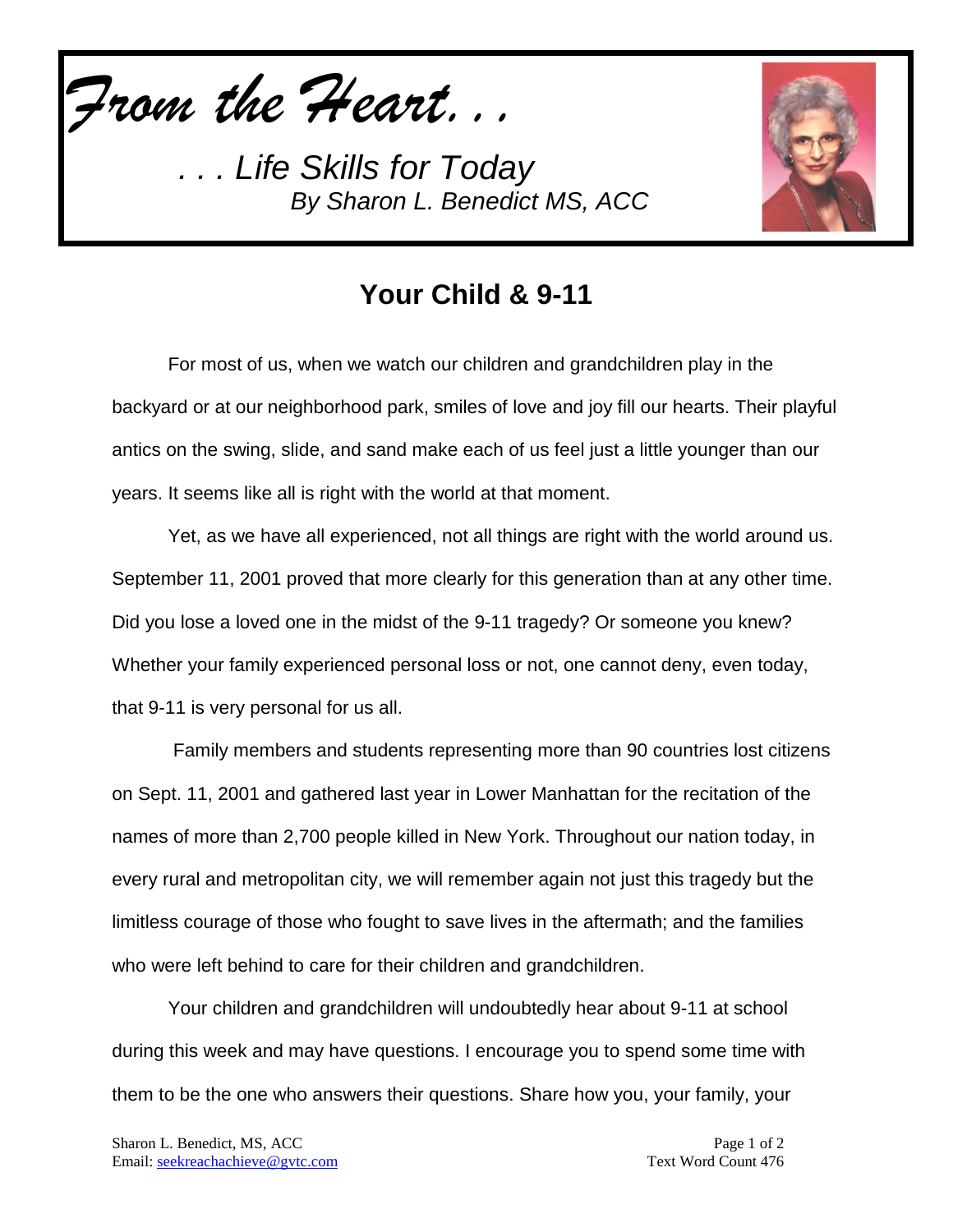friends, and our nation have been affected by this tragedy, as well as the courageous people across our nation who continue to inspire us today. Reach out to your neighbors. Volunteer to be available to them in a need, if at all possible. Make your own neighborhood just a little safer one neighbor at a time. When your children play at the neighborhood park, you will rest a little easier about their safety right in your own backyard.

Be sure to attend a 9-11 memorial service in your community today. If your community doesn't have a service, take the day as a family to honor those in memory. Here are a few services being offered in the San Antonio area today:

• All Saints Anglican Church of San Antonio,

<http://www.allsaintsanglican.net/2009/08/21/911-memorial-service/>

- All American Armed Forces Parade Association—9/11 Remembrance Dinner, Hyatt Regency Hill Country Resort & Spa, San Antonio, (210) 647- 5689
- Heritage Children's benefit concert by Life in Rescue Christian band, Heritage Children is a non-profit that provides services and mentors to foster children and at-risk youth. Purchase tickets in advance.

210.495.5352,<http://www.heritagechildrentx.org/>

--

Sharon L. Benedict, MS, ACC, is a certified life wellness coach-consultant, specializing in life skills, wellness, and creative arts development for individuals, businesses and organizations [\(www.harvestenterprises-sra.com\)](http://www.harvestenterprises-sra.com/).She welcomes your questions and comments and can be contacted at [seekreachachieve@gvtc.com.](mailto:seekreachachieve@gvtc.com)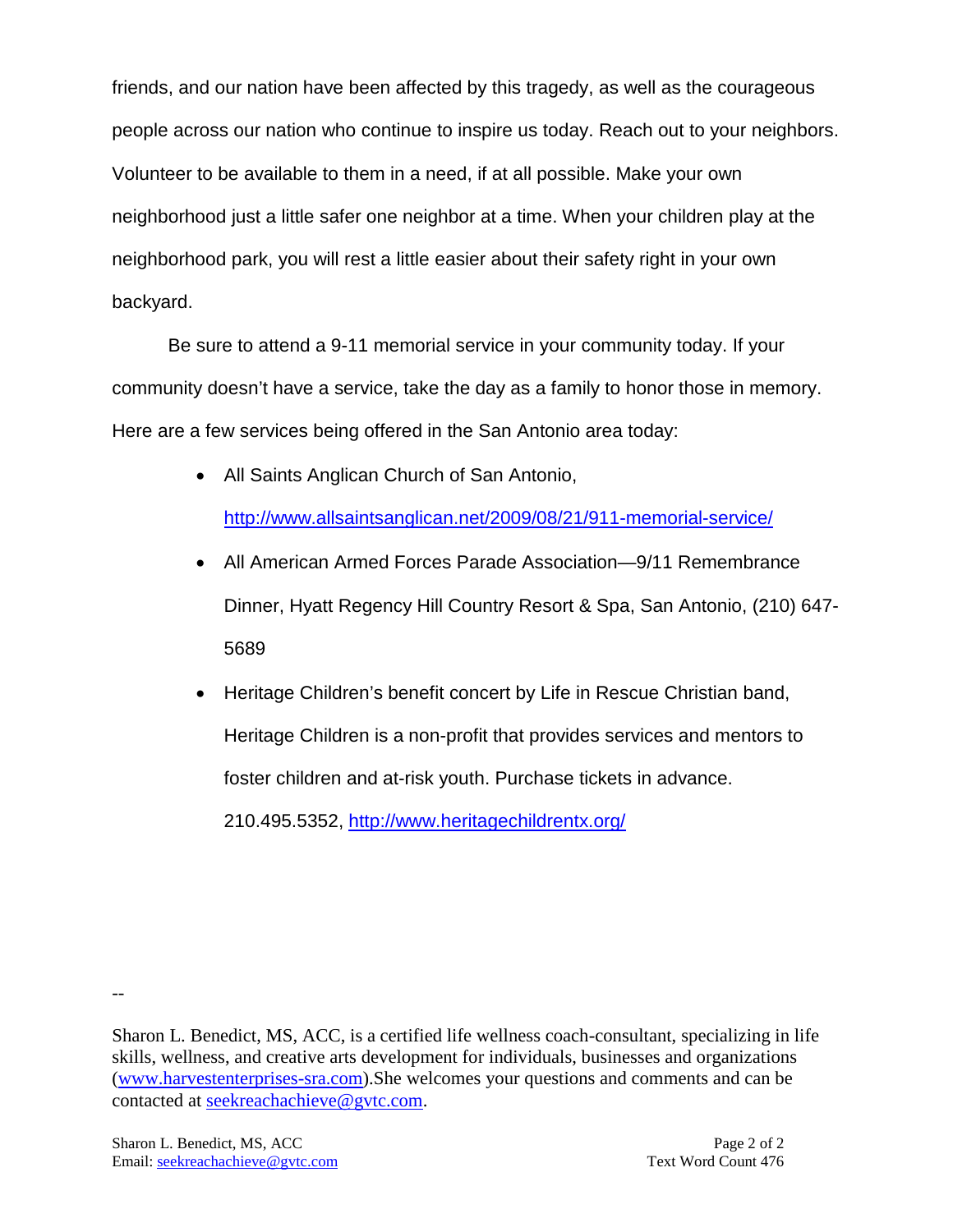*From the Heart...*



## **Letting them grow up—even when they groan!**

You get a phone call from your son that he registered late at the university and couldn't get the classes he needed. Johnny also announced that he lost his part-time job. You asked him what happened. His story goes something like this, "I was only late to work a "few" times but my boss just wouldn't understand that I was caught in traffic and had to pick up my friend, Michael." The story continues with a couple more assorted "reasons" why life wasn't going well. Your son then asked if he could again borrow a little more money to get by this month. You wonder how he used the last loan. The story goes on...

Does this sound familiar to you? I hope not. Yet, we parents have all heard something similar either from our own children or someone we know. Where do you draw the line on rescuing one's children? Whether it's a ten year old learning how to manage allowance or a nineteen year old starting the sophomore college year, the line of unhealthy parental enabling is not always clearly seen on the road of life. When does helping out become rescuing—only to have the same behavior return for more rescuing?

We as parents always want the best for our children. Yet, what does that really mean for the children as they grow up and become adults. Have they embraced their own personal dreams and goals? Does their everyday behavior reflect a maturing,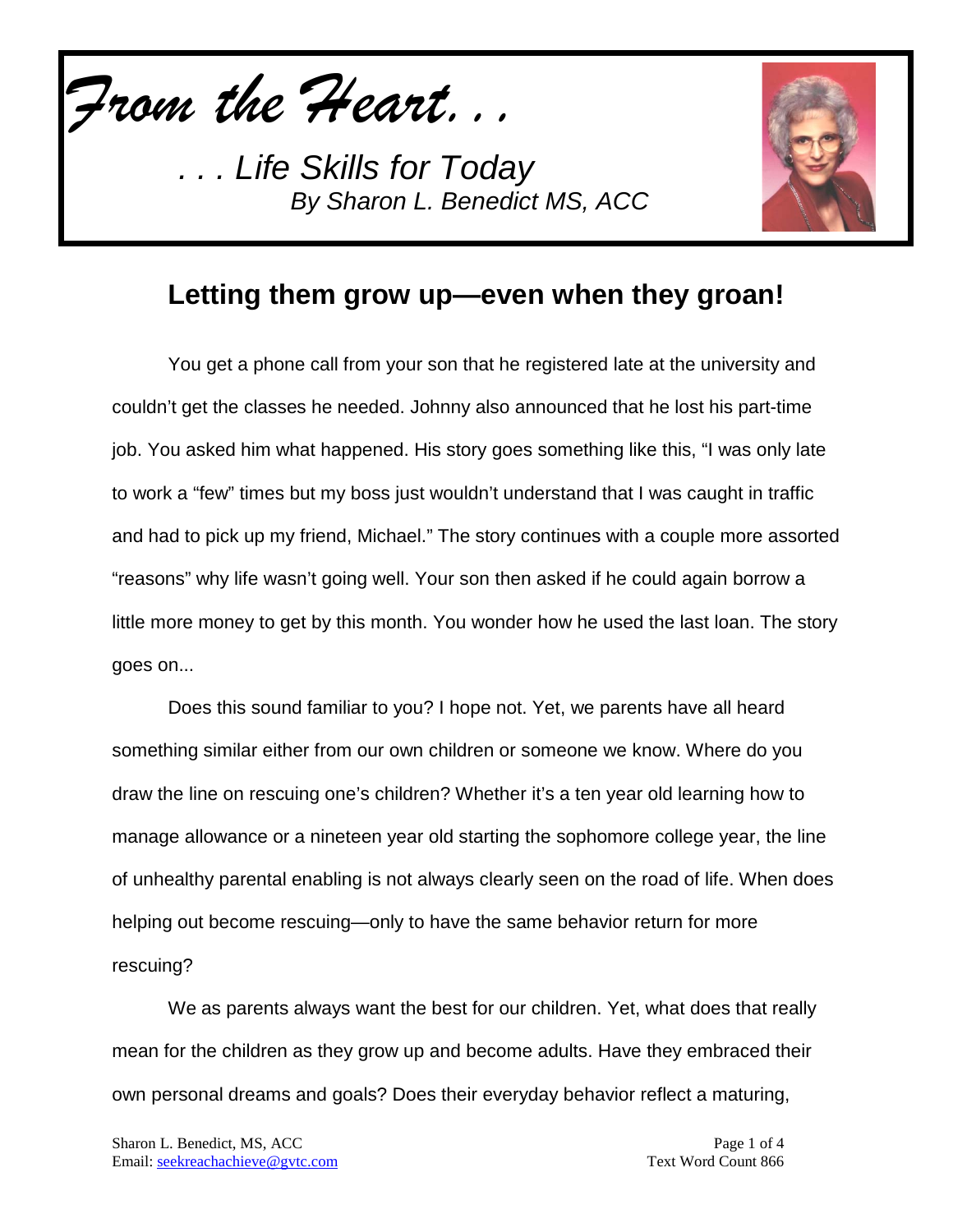purpose-filled and emerging fulfilled life? Are they really intrinsically happy and secure in who they are and where they are going?

Here are a few questions to ask yourself just related to money (feel free to put in any other topic you believe is relevant to your child's development into adulthood):

- 1. How often do your children ask for money?
- 2. What is your usual response to their ask?
- 3. What is their response and behavioral outcome of your answer "yes"? Your answer "no"?
- 4. If you believe you have been too permissive (or hard), how would you like to change your own behavior with your children that will help them mature in a healthy, happy, responsible way?
- 5. Think about one significant incident with your children that had a significantly positive outcome because of the way they responded and the choices they made. Then, share with them your feelings and affirmation about it.

One of the most important things you can now do for your child is to find out what they think also? Recently, a very insightful 90 year old Guy, living right in the Boerne community, wrote an awesome book to help parents connect and communicate with their children. This little book, *Well, what do you think?,* authored by Guy Chipman, doesn't have the usual "do's & don'ts."

Rather, it is specifically designed to get the family talking together with a series of "Life Questions" parents are to ask their kids, teenagers, and young adults. So often, as parents we have great expectations for our children as Brent Evans so astutely describes in Guy's little book—"What most of us parents want is to raise an angel who acts like Superman." Isn't it time to get to know your children, not as angels nor as a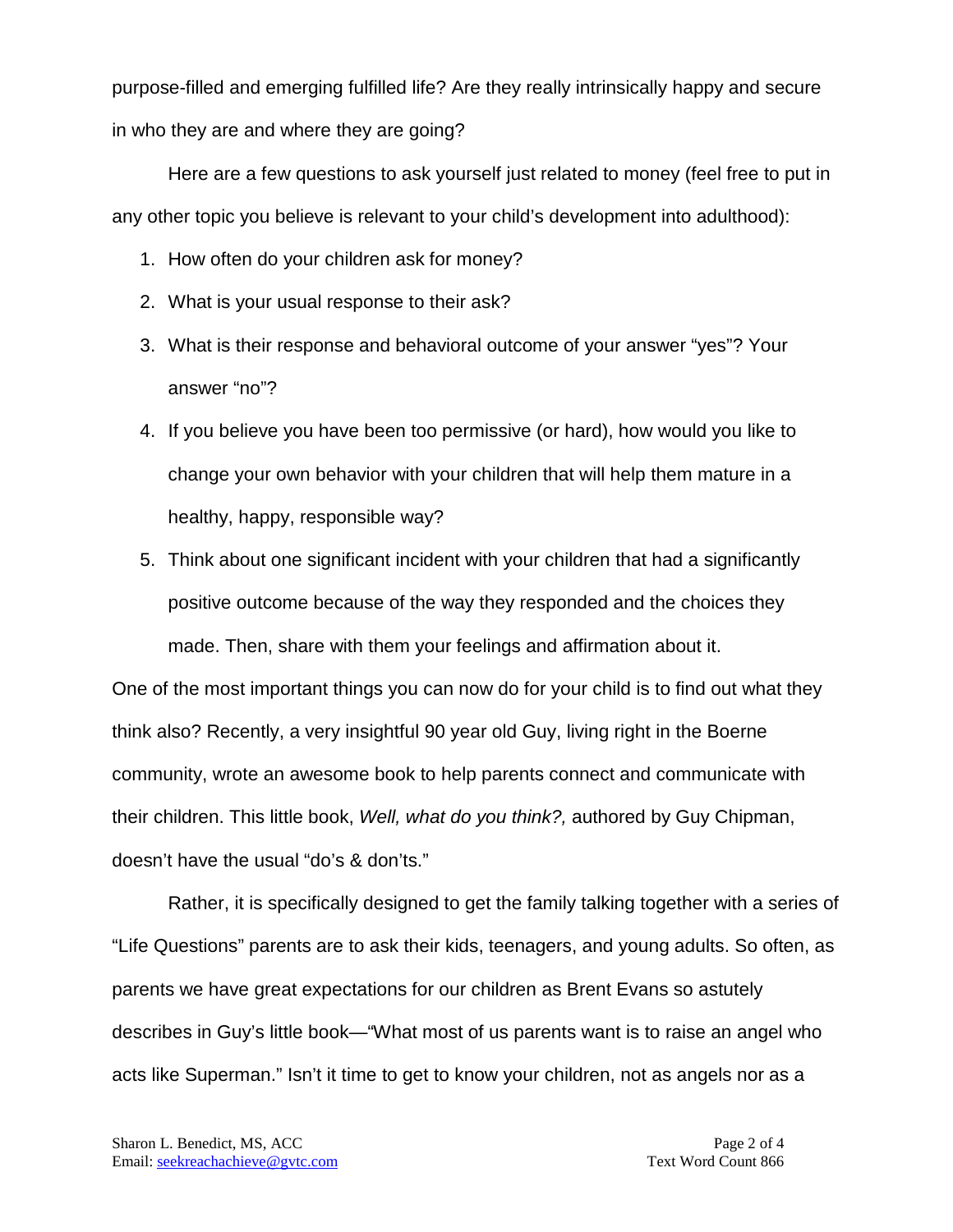Superman, but as very unique, delightful human beings with dreams, goals, and very much independent thoughts and feelings? Wouldn't you like to experience your own unique relationship with them that only happens between parent and child, no matter how old you both are today?

The wisdom you will gain from this little book of inquiry and discovery into the heart and soul of your child will go a long way to forever impacting your whole family's relationship. Get this book! Pass it along. You will never regret it. I leave you with a quoted section from Guy Chipman that starts this powerful little book*.*

*"My Dad had a gift, he taught me life lessons and helped me understand how the world really worked by bringing up interesting and thought provoking questions. He*  was careful not to appear judgmental or critical of my points of view. He did not want me *to feel 'put down' or otherwise I might not be honest and forthcoming in the future. In some cases he would tell me what the smartest and most successful people thought on a subject. In many of the statements or questions herein there are no 'one answer.' He did it without preaching, primarily by open discussion (some of it took years to sink in)."* 

So, let this sink in to your own heart and behavior with your children. Life is always an adventure and will be extra exciting when you incorporate this gem into your family's lives. You can purchase copies of *Well, what do you think?* at the Cibolo Nature Center [\(www.cibolo.org,](http://www.cibolo.org/) 830-249-4616). All profits go to the center's ongoing programs and projects on behalf of our community.

Start today asking open, nonjudgmental questions and discover the heart and soul of your own very special children.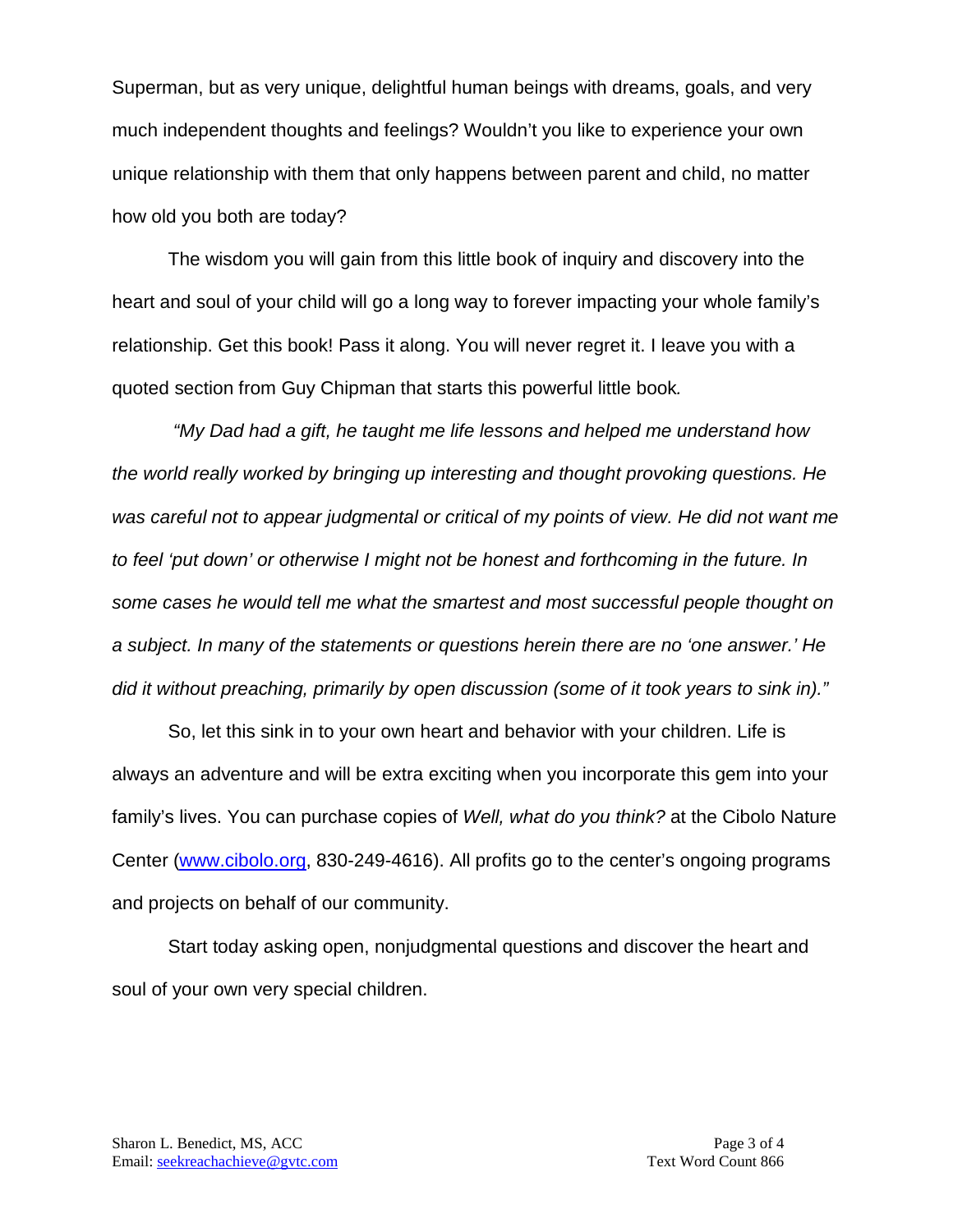Sharon L. Benedict, MS, ACC, is a certified life wellness coach-consultant, specializing in life skills, wellness, and creative arts development for individuals, businesses and organizations [\(www.harvestenterprises-sra.com\)](http://www.harvestenterprises-sra.com/).She welcomes your questions and comments and can be contacted at [seekreachachieve@gvtc.com.](mailto:seekreachachieve@gvtc.com)

--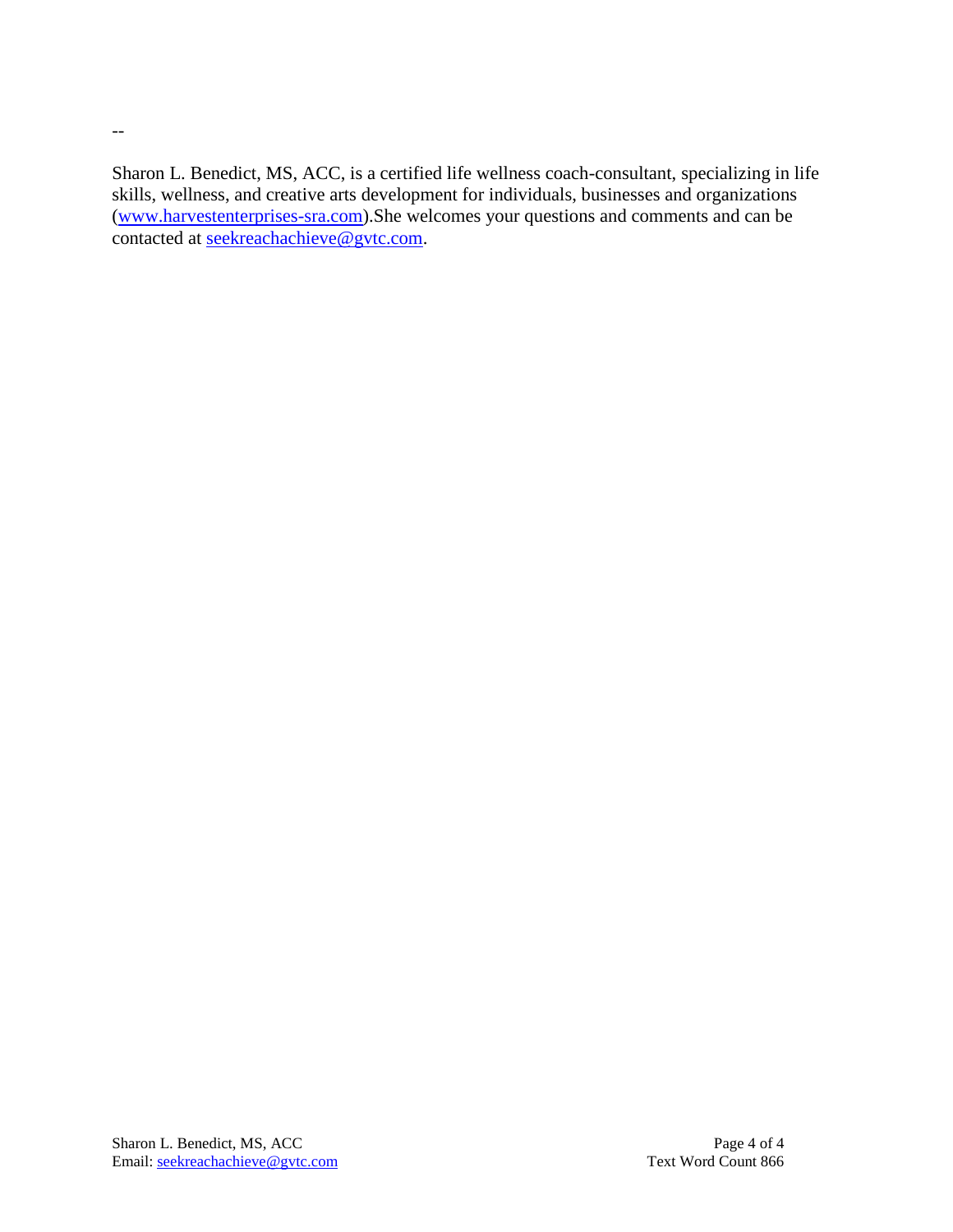*From the Heart...*



## **Being "Nana" is Awesome!**

Well, I almost didn't get this article done on time. My reason? I'm in California having a blast with my grandson, "Jazz" (short for Jasper Grey Benedict). If you are not a grandparent yourself, you may ask, "What does it feel like to be a 'Nana'?"

That's what Jazz calls me at 4 ½ years old. Where do I begin?! First, of course, he is THE cutest, most adorable child in the world. Jazz has the biggest, sweetest smile, loves to run, jump, dance, watch Thomas Train movies; and his best friend's name is Hunter. He goes to the Montessori School just down the street from home.

He already knows his numbers, alphabet, and the regions of Australia. And believe it or not, most of the time, he loves to share his toys, snacks, actually takes turns on the slide with Hunter. One of the most delightful moments is in the morning when he comes jumping in my bed to cuddle, play hide and seek, and tell me about what he wants to do today. I am also amazed at the variety of foods he is willing to eat...broccoli, salad greens, carrots, all kinds of fruit. Jazz does love ice cream too. Who doesn't?

Another very special thing about my precious grandson is…he is a hugger. Out of the blue he just comes running up and gives me a big hug and says, "I love you Nana." And then runs off to play some more. But before you think I've gone off the deep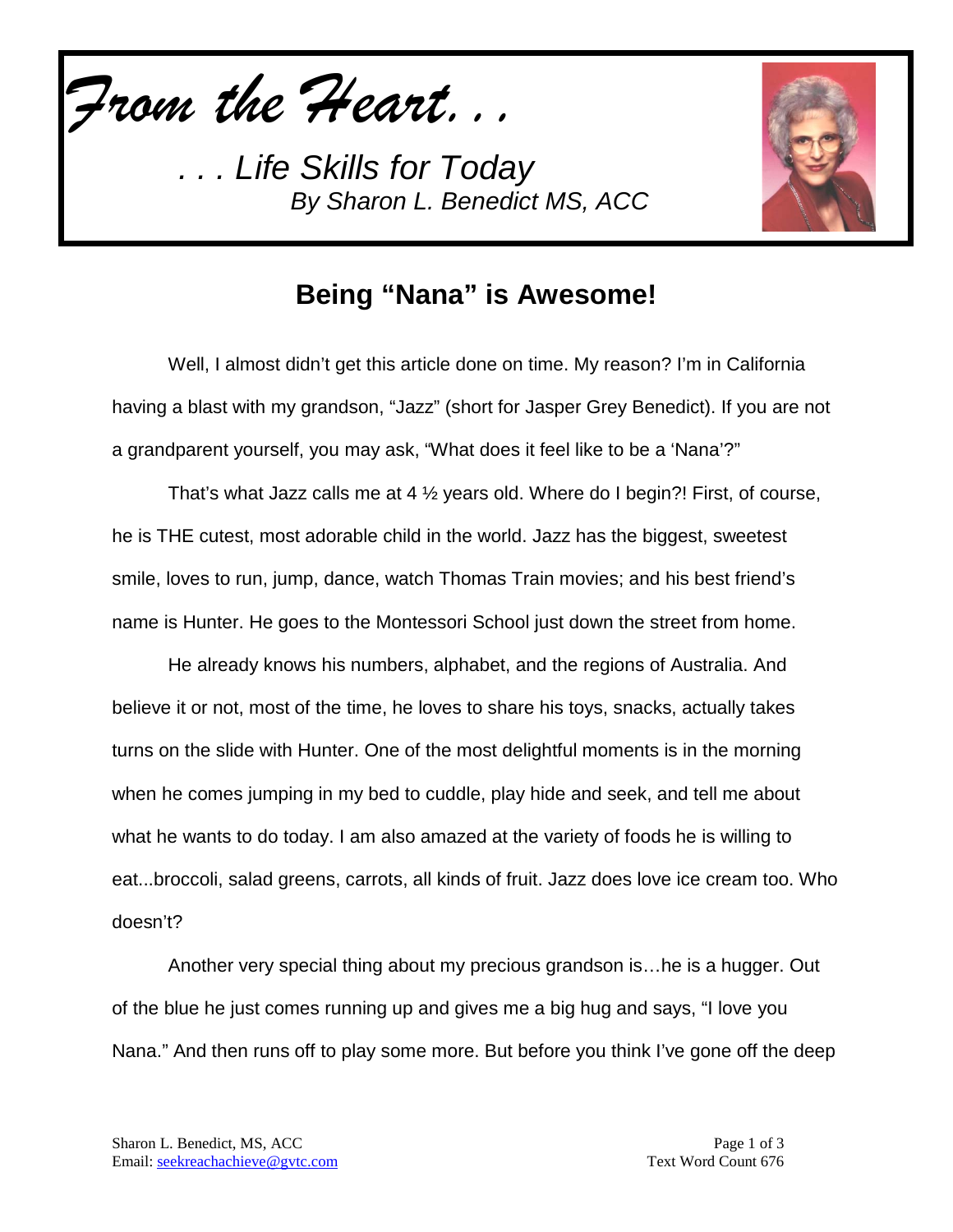end with my starry eyed description, Jazz has a little rascal side to him as well. I wouldn't want it to be any other way.

For those of you who are grandparents, does this example sound familiar? It's dinnertime, and you call him to come to the table. He says, "No, I'm not hungry." Yet, you can hear his stomach growling from the kitchen. What he is really saying is he is in the middle of playing with his train set and doesn't want to stop. You first say, "Please come now. The food is getting cold." He ignores you. I don't know your tactic. But with Jazz, I try to negotiate a deal with him first. That usually works. When it doesn't, I watch his mother so deftly maneuver Jazz's mindset that he wants to come to the table. It usually means, "If you come now, we will then go for a walk to the park (or something else enticing for an active four year old)." When that doesn't work on some occasions, his Mom always has a special look and tone that signals to him he better move or the alternatives won't be much fun.

At that point, Jazz does the cutest thing. He simply shrugs his shoulders, puts down his toys, sends out a loud resigned sigh, and says, "O..K…" Then he sounders up to the dinner table. You want to just go over to him and give him a big kiss. He is just too cute! Yet, Nana holds back the urge, particularly with those moments where he's being more stubborn than usual with both Nana and Mom. One thing I am learning as "Nana" is to stay "Nana" and not try to be his parent. My daughter as a single parent does a great job being "Mom." And it's a lot more fun being "Nana" anyway! At the end of the day, I can retire gracefully after being worn out by fast moving Jazz.

I hope in the years ahead, you too get to experience being a "Nana" or "Papa." The gift of grandchildren cannot be measured. And for those who are already grandparents, take lots of time to be in their lives as much as possible. The rewards of